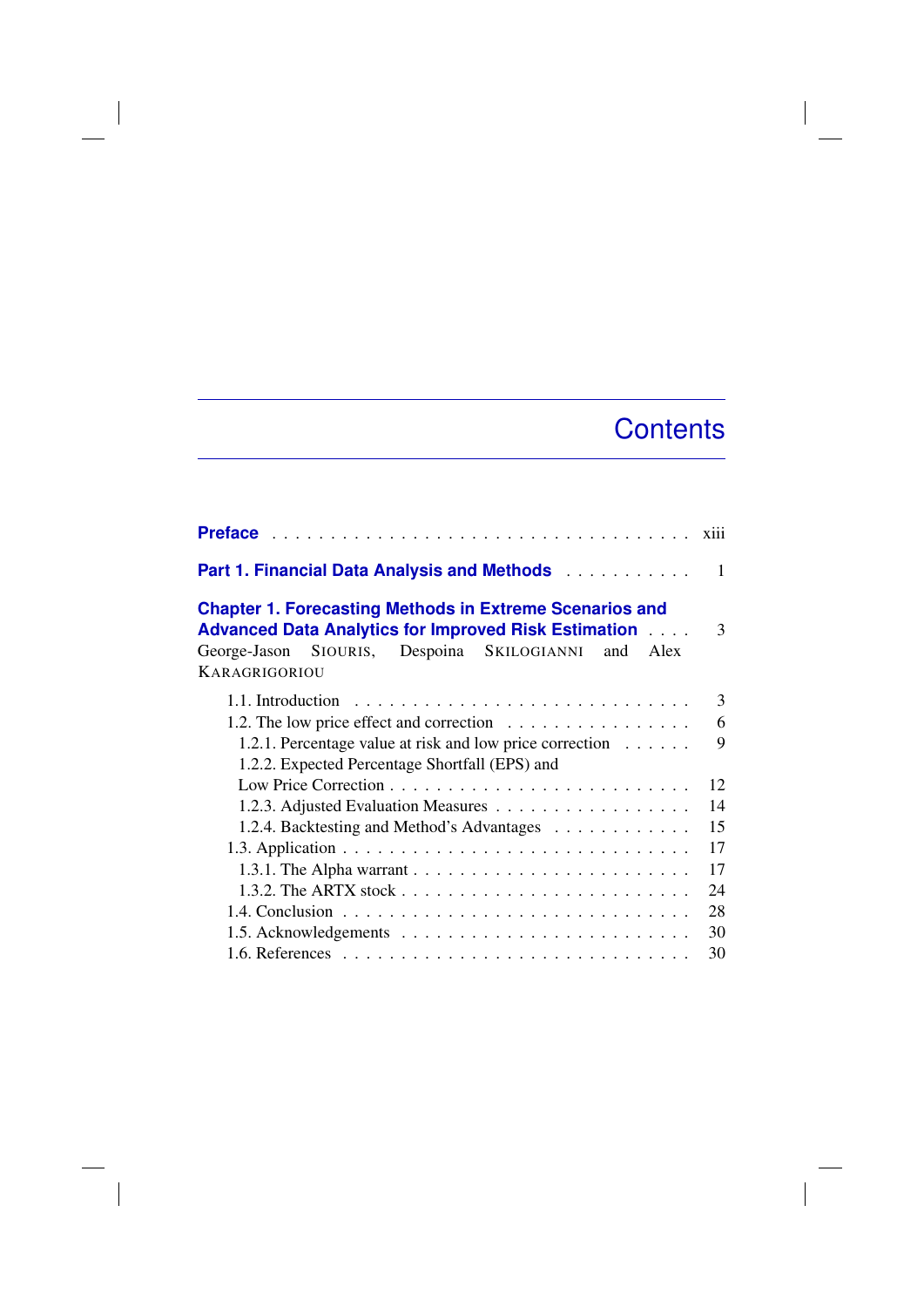$\begin{array}{c} \hline \end{array}$ 

| 33<br>36<br>2.2. Model and assumptions $\ldots \ldots \ldots \ldots \ldots \ldots \ldots$<br>40<br>2.3. Asymptotic evaluation of credit risk measures<br>44<br>48<br>48<br>48<br>with Alternative Data: the Greek Case<br>51<br>Panagiota GIANNOULI and Christos E. KOUNTZAKIS<br>51<br>52<br>3.2. Literature review: stages of credit scoring<br>53<br>54<br>3.4. Data description $\ldots \ldots \ldots \ldots \ldots \ldots \ldots \ldots \ldots$<br>54<br>3.4.1. Alternative data in credit scoring<br>54<br>55<br>3.4.3. Data pre-processing $\ldots \ldots \ldots \ldots \ldots \ldots \ldots$<br>56<br>58<br>3.6. Out-of-time and out-of-sample validation<br>59<br>59<br>.<br>61<br>61<br>4.2. Estimators of maximum likelihood approach<br>63<br>67<br>68 | <b>Chapter 2. Credit Portfolio Risk Evaluation with</b><br><b>Non-Gaussian One-factor Merton Models and its</b> |    |
|--------------------------------------------------------------------------------------------------------------------------------------------------------------------------------------------------------------------------------------------------------------------------------------------------------------------------------------------------------------------------------------------------------------------------------------------------------------------------------------------------------------------------------------------------------------------------------------------------------------------------------------------------------------------------------------------------------------------------------------------------------------------|-----------------------------------------------------------------------------------------------------------------|----|
|                                                                                                                                                                                                                                                                                                                                                                                                                                                                                                                                                                                                                                                                                                                                                                    | <b>Application to CDO Pricing </b><br>Takuya FUJII and Takayuki SHIOHAMA                                        | 33 |
|                                                                                                                                                                                                                                                                                                                                                                                                                                                                                                                                                                                                                                                                                                                                                                    |                                                                                                                 |    |
|                                                                                                                                                                                                                                                                                                                                                                                                                                                                                                                                                                                                                                                                                                                                                                    |                                                                                                                 |    |
|                                                                                                                                                                                                                                                                                                                                                                                                                                                                                                                                                                                                                                                                                                                                                                    |                                                                                                                 |    |
|                                                                                                                                                                                                                                                                                                                                                                                                                                                                                                                                                                                                                                                                                                                                                                    |                                                                                                                 |    |
|                                                                                                                                                                                                                                                                                                                                                                                                                                                                                                                                                                                                                                                                                                                                                                    |                                                                                                                 |    |
|                                                                                                                                                                                                                                                                                                                                                                                                                                                                                                                                                                                                                                                                                                                                                                    |                                                                                                                 |    |
|                                                                                                                                                                                                                                                                                                                                                                                                                                                                                                                                                                                                                                                                                                                                                                    |                                                                                                                 |    |
|                                                                                                                                                                                                                                                                                                                                                                                                                                                                                                                                                                                                                                                                                                                                                                    | <b>Chapter 3. Towards an Improved Credit Scoring System</b>                                                     |    |
|                                                                                                                                                                                                                                                                                                                                                                                                                                                                                                                                                                                                                                                                                                                                                                    |                                                                                                                 |    |
|                                                                                                                                                                                                                                                                                                                                                                                                                                                                                                                                                                                                                                                                                                                                                                    |                                                                                                                 |    |
|                                                                                                                                                                                                                                                                                                                                                                                                                                                                                                                                                                                                                                                                                                                                                                    |                                                                                                                 |    |
|                                                                                                                                                                                                                                                                                                                                                                                                                                                                                                                                                                                                                                                                                                                                                                    |                                                                                                                 |    |
|                                                                                                                                                                                                                                                                                                                                                                                                                                                                                                                                                                                                                                                                                                                                                                    |                                                                                                                 |    |
|                                                                                                                                                                                                                                                                                                                                                                                                                                                                                                                                                                                                                                                                                                                                                                    |                                                                                                                 |    |
|                                                                                                                                                                                                                                                                                                                                                                                                                                                                                                                                                                                                                                                                                                                                                                    |                                                                                                                 |    |
|                                                                                                                                                                                                                                                                                                                                                                                                                                                                                                                                                                                                                                                                                                                                                                    |                                                                                                                 |    |
|                                                                                                                                                                                                                                                                                                                                                                                                                                                                                                                                                                                                                                                                                                                                                                    |                                                                                                                 |    |
|                                                                                                                                                                                                                                                                                                                                                                                                                                                                                                                                                                                                                                                                                                                                                                    |                                                                                                                 |    |
|                                                                                                                                                                                                                                                                                                                                                                                                                                                                                                                                                                                                                                                                                                                                                                    |                                                                                                                 |    |
|                                                                                                                                                                                                                                                                                                                                                                                                                                                                                                                                                                                                                                                                                                                                                                    |                                                                                                                 |    |
|                                                                                                                                                                                                                                                                                                                                                                                                                                                                                                                                                                                                                                                                                                                                                                    |                                                                                                                 |    |
|                                                                                                                                                                                                                                                                                                                                                                                                                                                                                                                                                                                                                                                                                                                                                                    | <b>Chapter 4. EM Algorithm for Estimating the Parameters of</b><br>the Multivariate Stable Distribution         |    |
|                                                                                                                                                                                                                                                                                                                                                                                                                                                                                                                                                                                                                                                                                                                                                                    | Leonidas SAKALAUSKAS and Ingrida VAICIULYTE                                                                     |    |
|                                                                                                                                                                                                                                                                                                                                                                                                                                                                                                                                                                                                                                                                                                                                                                    |                                                                                                                 |    |
|                                                                                                                                                                                                                                                                                                                                                                                                                                                                                                                                                                                                                                                                                                                                                                    |                                                                                                                 |    |
|                                                                                                                                                                                                                                                                                                                                                                                                                                                                                                                                                                                                                                                                                                                                                                    |                                                                                                                 |    |
|                                                                                                                                                                                                                                                                                                                                                                                                                                                                                                                                                                                                                                                                                                                                                                    |                                                                                                                 |    |
|                                                                                                                                                                                                                                                                                                                                                                                                                                                                                                                                                                                                                                                                                                                                                                    |                                                                                                                 | 71 |
| 71                                                                                                                                                                                                                                                                                                                                                                                                                                                                                                                                                                                                                                                                                                                                                                 |                                                                                                                 |    |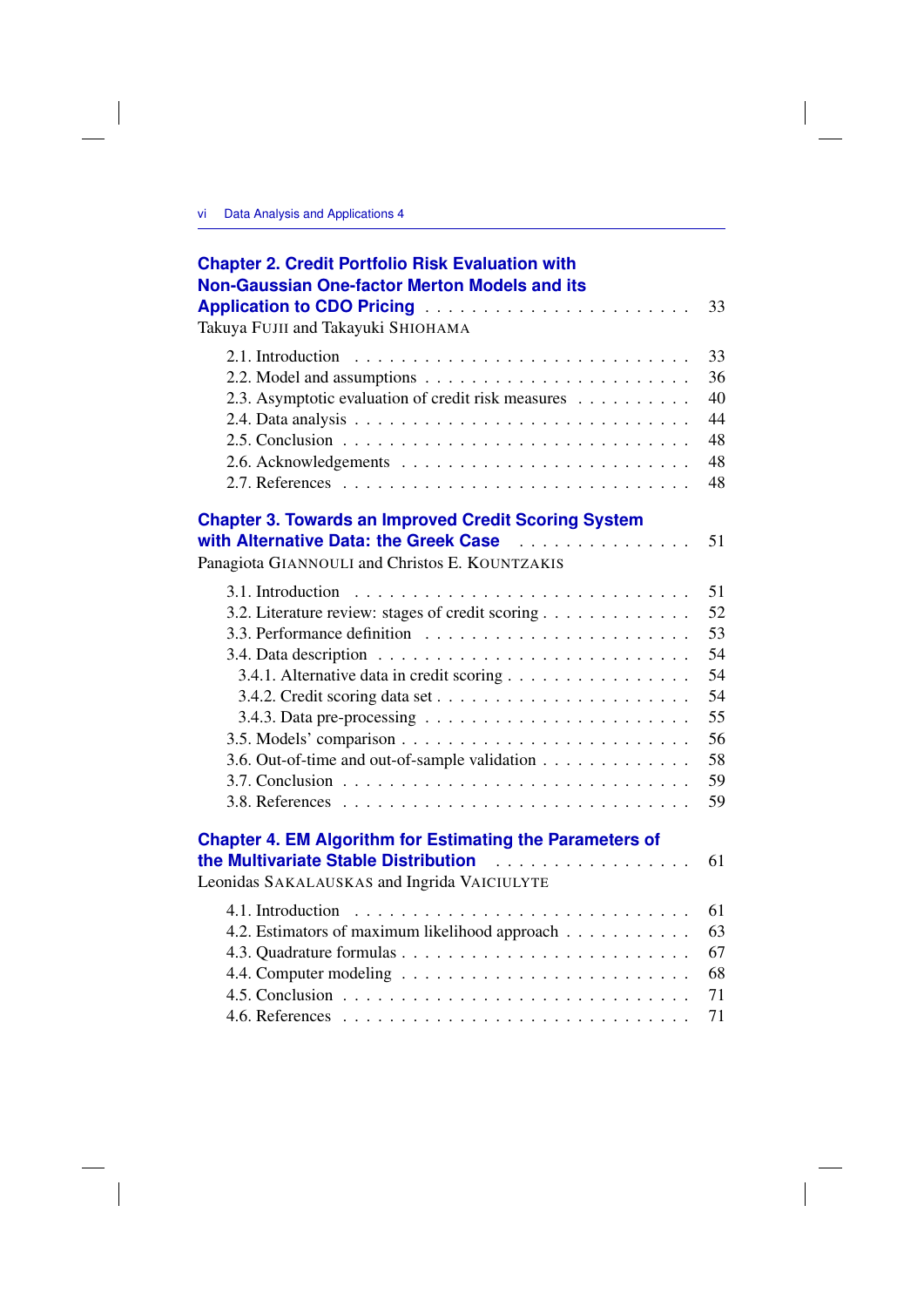| Part 2. Statistics and Stochastic Data Analysis and Methods                                                                                                                                                                                                                        | 75                                                   |
|------------------------------------------------------------------------------------------------------------------------------------------------------------------------------------------------------------------------------------------------------------------------------------|------------------------------------------------------|
| <b>Chapter 5. Methods for Assessing Critical States of</b><br><b>Valery ANTONOV</b>                                                                                                                                                                                                | 77                                                   |
| 5.1. Introduction                                                                                                                                                                                                                                                                  | 77<br>78<br>80<br>87<br>88                           |
| <b>Chapter 6. Resampling Procedures for a More Reliable</b><br>Dora PRATA GOMES and M. Manuela NEVES                                                                                                                                                                               | 89                                                   |
| 6.2. Properties and difficulties of classical estimators<br>6.3. Resampling procedures in extremal index estimation<br>6.3.1. A simulation study of mean values and mean square                                                                                                    | 89<br>92<br>93                                       |
| 6.3.2. A choice of $\delta$ and $k$ : a heuristic sample path                                                                                                                                                                                                                      | 94<br>96<br>98<br>99<br>99                           |
| <b>Chapter 7. Generalizations of Poisson Process in the</b><br><b>Modeling of Random Processes Related to Road</b><br><b>Accidents</b><br>Franciszek GRABSKI                                                                                                                       | 103                                                  |
| 7.2. Non-homogeneous Poisson process<br>7.3. Model of the road accident number in Poland<br>7.3.1. Estimation of model parameters<br>7.3.2. Anticipation of the accident number<br>7.4. Non-homogeneous compound Poisson process<br>7.6. Anticipation of the accident consequences | 103<br>104<br>106<br>107<br>108<br>109<br>113<br>113 |

 $\overline{\phantom{a}}$ 

 $\begin{array}{c} \hline \end{array}$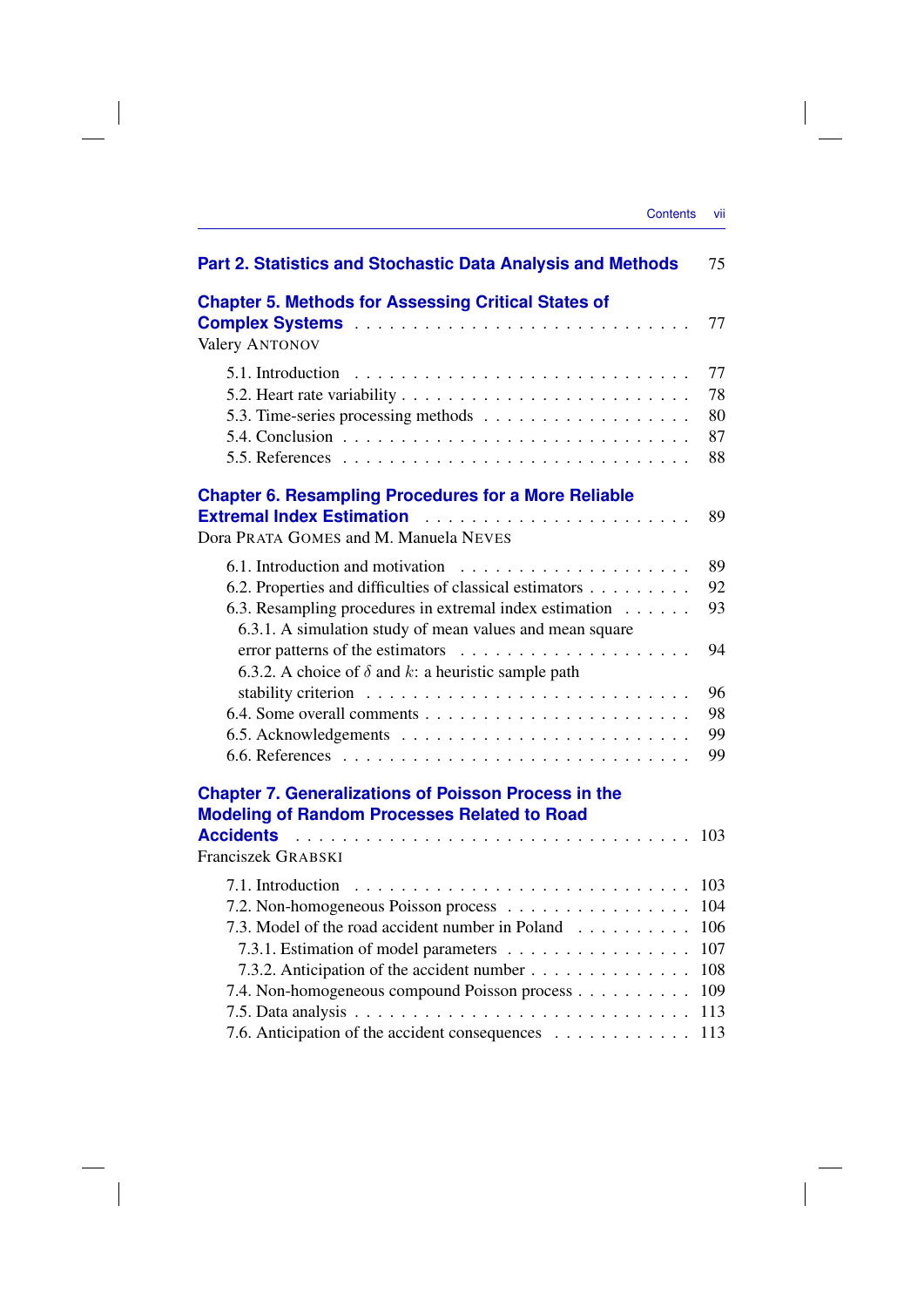$\begin{array}{c} \hline \end{array}$ 

| <b>Chapter 8. Dependability and Performance Analysis for a</b>                                                                                                      |     |
|---------------------------------------------------------------------------------------------------------------------------------------------------------------------|-----|
| Two Unit Multi-state System with Imperfect Switch [19]                                                                                                              | 119 |
| Vasilis P. KOUTRAS, Sonia MALEFAKI and Agapios N. PLATIS                                                                                                            |     |
|                                                                                                                                                                     | 120 |
| 8.2. Description of the system under maintenance and                                                                                                                |     |
|                                                                                                                                                                     | 122 |
| 8.3. Dependability and performance measures                                                                                                                         | 124 |
|                                                                                                                                                                     | 125 |
|                                                                                                                                                                     | 128 |
|                                                                                                                                                                     | 129 |
| 8.4.1. Optimal maintenance policy for maximizing system                                                                                                             |     |
|                                                                                                                                                                     | 130 |
| 8.4.2. Optimal maintenance policy for minimizing total expected                                                                                                     |     |
|                                                                                                                                                                     | 130 |
| 8.4.3. Optimal maintenance policy for multi-objective                                                                                                               |     |
|                                                                                                                                                                     | 131 |
|                                                                                                                                                                     | 132 |
| 8.5.1. Transient and asymptotic dependability and                                                                                                                   |     |
|                                                                                                                                                                     | 132 |
| 8.5.2. Optimal asymptotic maintenance policies implemented in                                                                                                       |     |
| the transient phase $\ldots \ldots \ldots \ldots \ldots \ldots \ldots \ldots$                                                                                       | 143 |
|                                                                                                                                                                     | 147 |
|                                                                                                                                                                     | 148 |
|                                                                                                                                                                     | 152 |
|                                                                                                                                                                     |     |
| <b>Chapter 9. Models for Time Series Whose Trend Has Local</b><br>Maximum and Minimum Values <b>Constant Contains and Minimum Values Constant Constant Constant</b> | 155 |
| Norio WATANABE                                                                                                                                                      |     |
|                                                                                                                                                                     |     |
|                                                                                                                                                                     |     |
|                                                                                                                                                                     |     |
| 9.2.1. Model 1                                                                                                                                                      | 156 |
|                                                                                                                                                                     | 158 |
|                                                                                                                                                                     | 159 |
| 9.4. Estimation of the piecewise linear trend                                                                                                                       | 161 |
|                                                                                                                                                                     | 164 |
|                                                                                                                                                                     | 165 |

 $\Big|$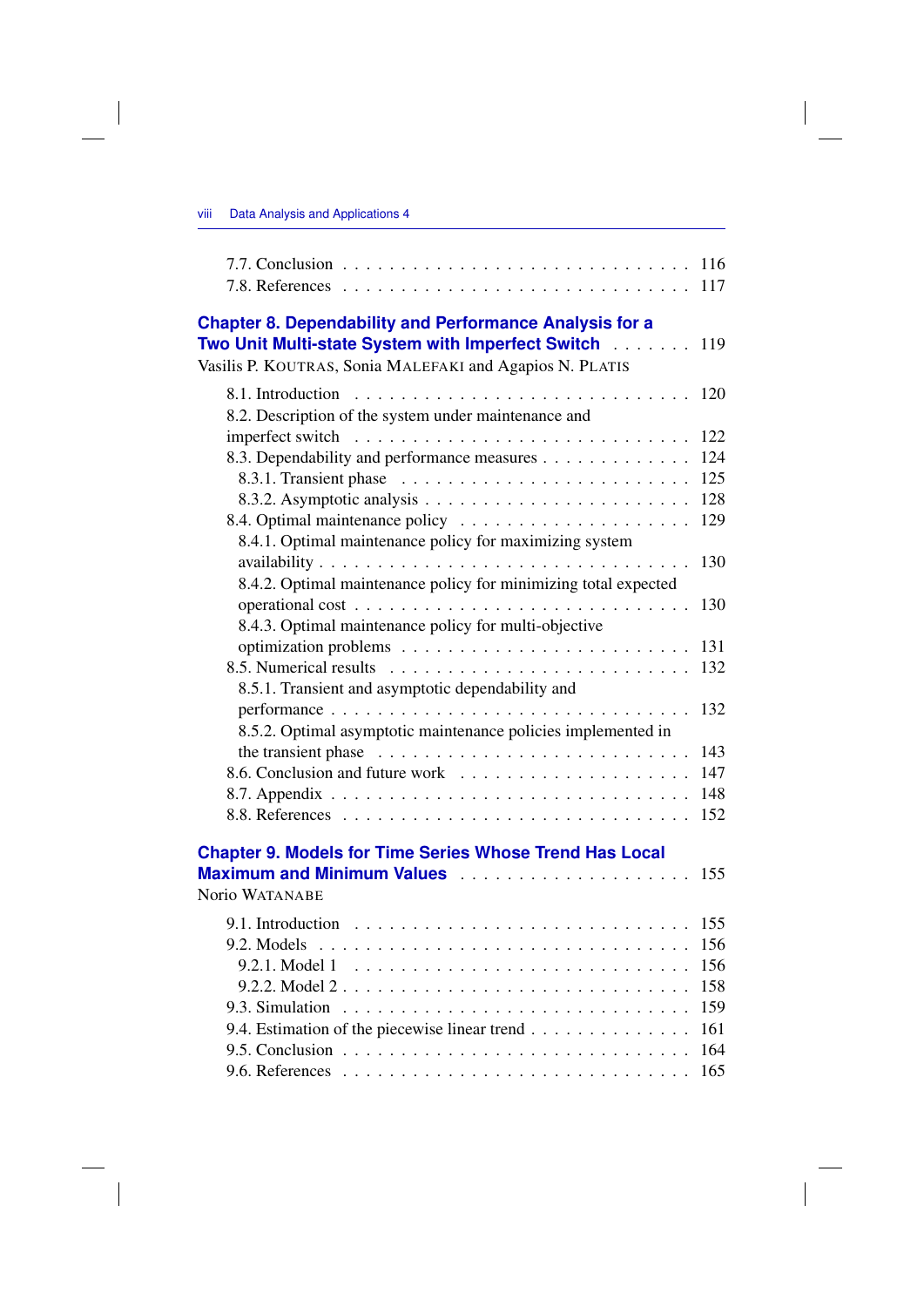| <b>Contents</b> | IX |
|-----------------|----|
|                 |    |
|                 |    |

| <b>Chapter 10. How to Model the Covariance Structure</b><br>in a Spatial Framework: Variogram or Correlation                                                             |                                 |
|--------------------------------------------------------------------------------------------------------------------------------------------------------------------------|---------------------------------|
| Giovanni PISTONE and Grazia VICARIO                                                                                                                                      |                                 |
|                                                                                                                                                                          | 167<br>168<br>170               |
|                                                                                                                                                                          | 173<br>177<br>179               |
|                                                                                                                                                                          | 182<br>182<br>183               |
| <b>Chapter 11. Comparison of Stochastic Processes</b><br>Jesús Enrique GARCÍA, Ramin GHOLIZADEH and Verónica<br>Andrea GONZÁLEZ-LÓPEZ                                    | 185                             |
|                                                                                                                                                                          | 185<br>186<br>191<br>195<br>196 |
| Part 3. Demographic Methods and Data Analysis                                                                                                                            | 197                             |
| <b>Chapter 12. Conjoint Analysis of Gross Annual Salary</b><br>Re-evaluation: Evidence from Lombardy ELECTUS Data<br>Paolo MARIANI, Andrea MARLETTA and Mariangela ZENGA | 199                             |
| 12.2.1. Coefficient of economic valuation                                                                                                                                | 199<br>201<br>202<br>204        |
|                                                                                                                                                                          | 212                             |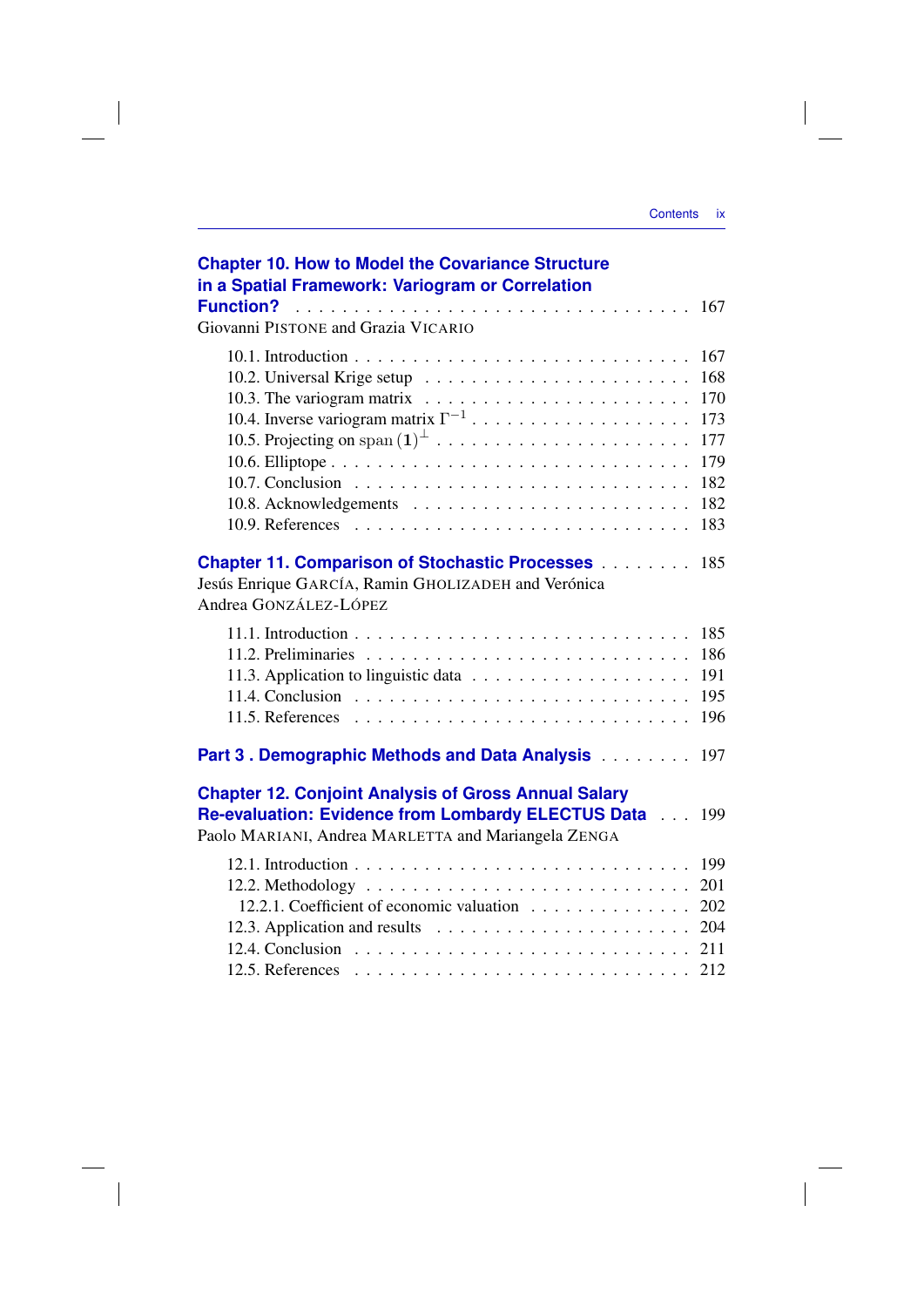| <b>Chapter 13. Methodology for an Optimum Health</b>                                                                                                                                                                                                                                                                                             |                                                                    |
|--------------------------------------------------------------------------------------------------------------------------------------------------------------------------------------------------------------------------------------------------------------------------------------------------------------------------------------------------|--------------------------------------------------------------------|
| George MATALLIOTAKIS                                                                                                                                                                                                                                                                                                                             |                                                                    |
|                                                                                                                                                                                                                                                                                                                                                  | 215<br>216<br>219<br>221<br>221                                    |
| <b>Chapter 14. Probabilistic Models for Clinical Pathways:</b>                                                                                                                                                                                                                                                                                   |                                                                    |
|                                                                                                                                                                                                                                                                                                                                                  | 225                                                                |
| Stergiani SPYROU, Anatoli KAZEKTSIDOU and Panagiotis BAMIDIS                                                                                                                                                                                                                                                                                     |                                                                    |
| 14.3. The Markov models in medical diagnoses<br><b>Chapter 15. On Clustering Techniques for Multivariate</b>                                                                                                                                                                                                                                     | 227<br>228<br>229<br>231                                           |
| Achilleas ANASTASIOU, George MAVRIDOGLOU,<br>Petros HATZOPOULOS and Alex KARAGRIGORIOU                                                                                                                                                                                                                                                           |                                                                    |
| 15.2. Literature review $\ldots \ldots \ldots \ldots \ldots \ldots \ldots \ldots$<br>15.3.1. Distance measures $\ldots \ldots \ldots \ldots \ldots \ldots \ldots$<br>15.3.2. Clustering methods $\dots \dots \dots \dots \dots \dots \dots \dots$<br>15.4. Data analysis $\ldots \ldots \ldots \ldots \ldots \ldots \ldots \ldots \ldots \ldots$ | 235<br>236<br>237<br>238<br>239<br>240<br>240<br>242<br>249<br>249 |
|                                                                                                                                                                                                                                                                                                                                                  |                                                                    |